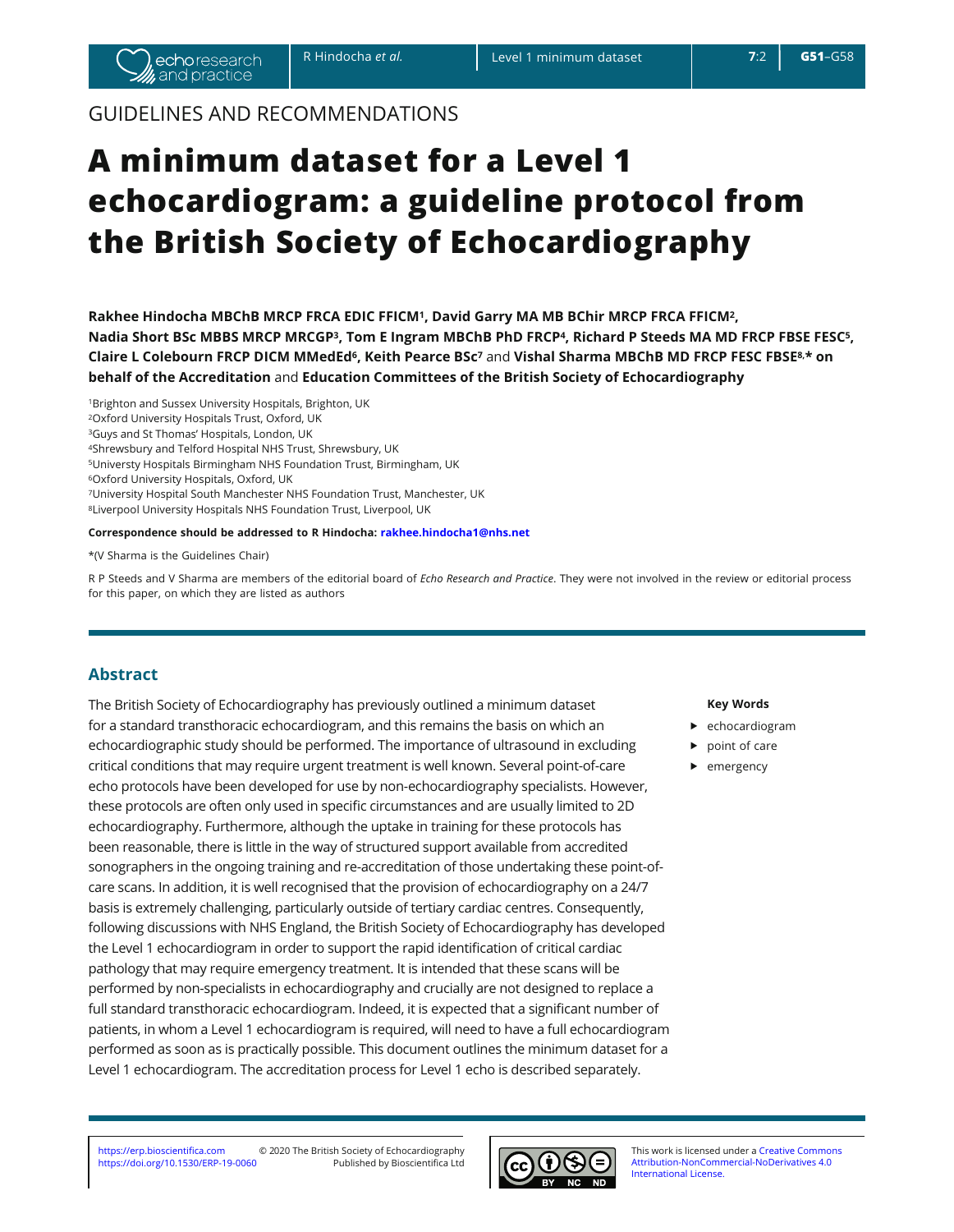# **Introduction**

The British Society of Echocardiography (BSE) has previously outlined a minimum dataset for a standard (Level 2) transthoracic echocardiogram (1), and this remains the basis on which a complete echocardiographic study should be performed. However, the importance of ultrasound in excluding critical conditions that may require urgent treatment is well known, and over the last decade there has been a growing demand for point-ofcare assessment of the heart in patients who are critically unwell  $(2, 3)$ . In the United Kingdom (UK), this has coincided with a political drive to deliver high quality and timely access to care 24 hours a day, 7 days a week (4).

In 2017, NHS England outlined standards of care that should be achieved for diagnostic imaging. According to these standards, diagnostics, including echocardiography, should be available within 1 h in an emergency situation, 12 h for urgent scans and within 24 h of non-urgent in-patient requests (4). There are significant challenges for echocardiographic departments in meeting these standards. First, in the UK, the majority of echocardiograms are performed within echocardiography departments by highly trained cardiac physiologists. Many of these departments are already stretched and there is a national shortage of cardiac physiologists. Consequently, relying solely on cardiac physiologists to support echocardiography services 24 hours a day and 7 days a week is not practical. Secondly, the actual demand for emergency echocardiography, particularly overnight in most hospitals, is relatively small and an audit has suggested that it is not an efficient use of resources to keep fully trained echocardiographers on-call 24/7. Even in larger tertiary cardiac centres, out-of-hours echocardiography is usually provided by other staff groups such as cardiologists, intensivists and anaesthetists. Finally, the requests for emergency echo out of hours tend to be for specific indications rather than for a complete echocardiographic study. Consequently, the BSE felt that these standards could not be met by cardiac physiologists alone and that a different approach was required.

Several point-of-care echo programmes are already available for those working in acute specialties. Examples include Focussed Intensive Care Echo (FICE), Focussed Echocardiography in Emergency Life Support (FEEL) and Point-of-Care Ultrasound (PoCUS). There is evidence that essential echo skills can be learnt to an adequate standard with relative ease and in a short time frame  $(5)$ , with further evidence backing the clinical usefulness of focussed

studies within the context of standardised datasets (6, 7, 8). However, the existing point-of-care programmes are limited to specific scenarios, for example FEEL, which is used in the peri-arrest patient. In addition, these point-ofcare protocols utilise only 2D echocardiography, meaning that important pathology that may require urgent treatment may be missed. Although the take up of training in point-of-care echocardiography has been reasonable, the utility of this in clinical practice has been limited, in part, by the lack of integration with echocardiographic departments, a lack of image sharing and archiving, robust quality assurance process and ongoing training and recertification. There is, therefore, a requirement for a point-of-care focussed study that can be applied in the more general emergency scenario, which can cover emergency clinical situations where echo may be useful, whether at the front door, in acute medicine or in surgery. Furthermore, there needs to be a supportive structure in place that enables archiving, image sharing, options for experienced review, prompt access to formal Level 2 and Level 3 echocardiography and includes standards for re-accreditation, audit and service review.

It is against this backdrop that the British Society of Echocardiography has developed the Level 1 echocardiographic protocol and accreditation process (9).

# **Purpose of the Level 1 echocardiogram**

The purpose of the Level 1 study is to provide rapid assessment at the bedside, allowing global and largely qualitative assessment of structure and function to direct the acute management of the unstable patient. In particular, it is designed to rule in, or rule out, critical pathology and to direct further investigation and/or specialist referral if critical pathology is found or not adequately excluded. It is important to note that the Level 1 echo is not intended to replace a full standard (Level 2) transthoracic echocardiogram. Where indicated by senior review, identified pathology may need deeper investigation either by a Level 2 study or by another modality as appropriate. For example, identification of a regional wall motion abnormality, ventricular dysfunction or significant valvular abnormality would necessitate further evaluation and should be considered for the patient who remains unwell despite no clear abnormality was found on a Level 1 study. Furthermore, it is not designed as a 'quick' echo or a screening tool

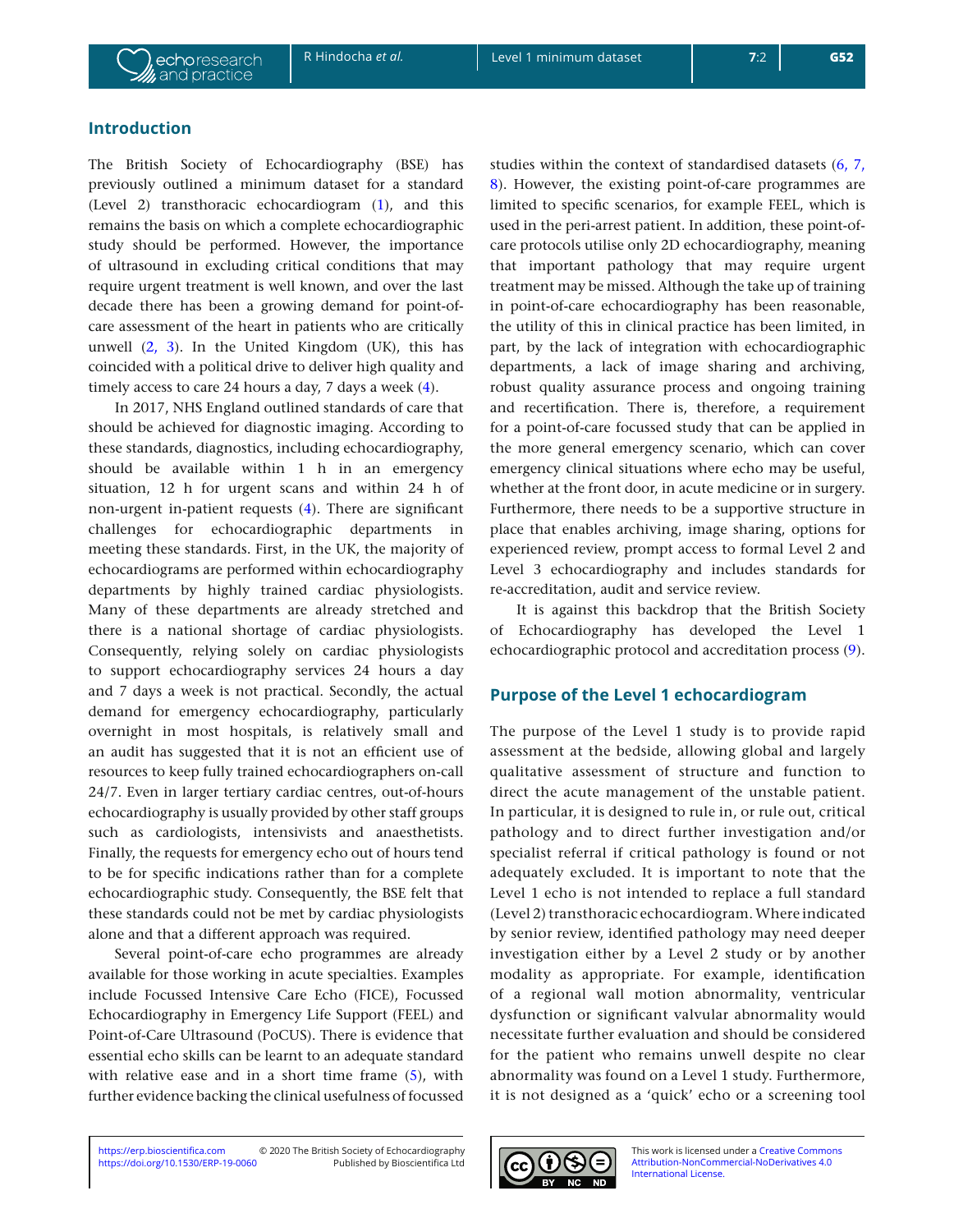



### **Figure 1**

Requirements for a Level 1 echocardiogram.

to relieve the burden of a fuller assessment with a Level 2 study.

A Level 1 study should be viewed as a stand-alone test in the context for which it is intended. It should be selected as a 'best fit test' and where a different test may be more appropriate to the patient, that test should be done instead, whether this is a Level 2 transthoracic echo, a transoesophageal echo or a CT/MRI scan.

Figure 1 shows a summary overview of how a Level 1 study is intended to fit in with the overall echo service provision.

# **Requirements for a Level 1 echocardiogram**

### **1. Benefits and general principles**

It is intended that the images are acquired in a standardised manner according to a clearly defined protocol to ensure that important images are not missed. In addition, the reporting of the study should be consistent and reported according to a standard template.

The views chosen as part of the Level 1 protocol have been specified to strike a balance in ensuring that significant life-threatening pathology can be ruled in or out, but the scan can be performed by non-expert sonographers with appropriate training and support.

The intended benefits of this guideline are:

- To support healthcare professionals in developing Level 1 echocardiographic services and implementing these locally.
- To define the core 'minimum dataset' for a Level 1 study.
- To define the local processes, quality control and support arrangements for implementing Level 1 echo.

### **2. Identifying information**

All images acquired should be clearly labelled with patient identifiers, including the following:

- Patient name.
- A second unique identifier such as hospital number or date of birth.
- Identification of the operator

### **3. Electrocardiogram (ECG)**

An ECG should be attached to the patient and used routinely to ensure acquisition of complete digital loops.

### **4. Archiving of images**

All images obtained should be archived onto digital storage and be available for subsequent review. Ideally, the ability should be in place to upload the images for remote review by a Level 2 certified expert on a 24/7 basis.

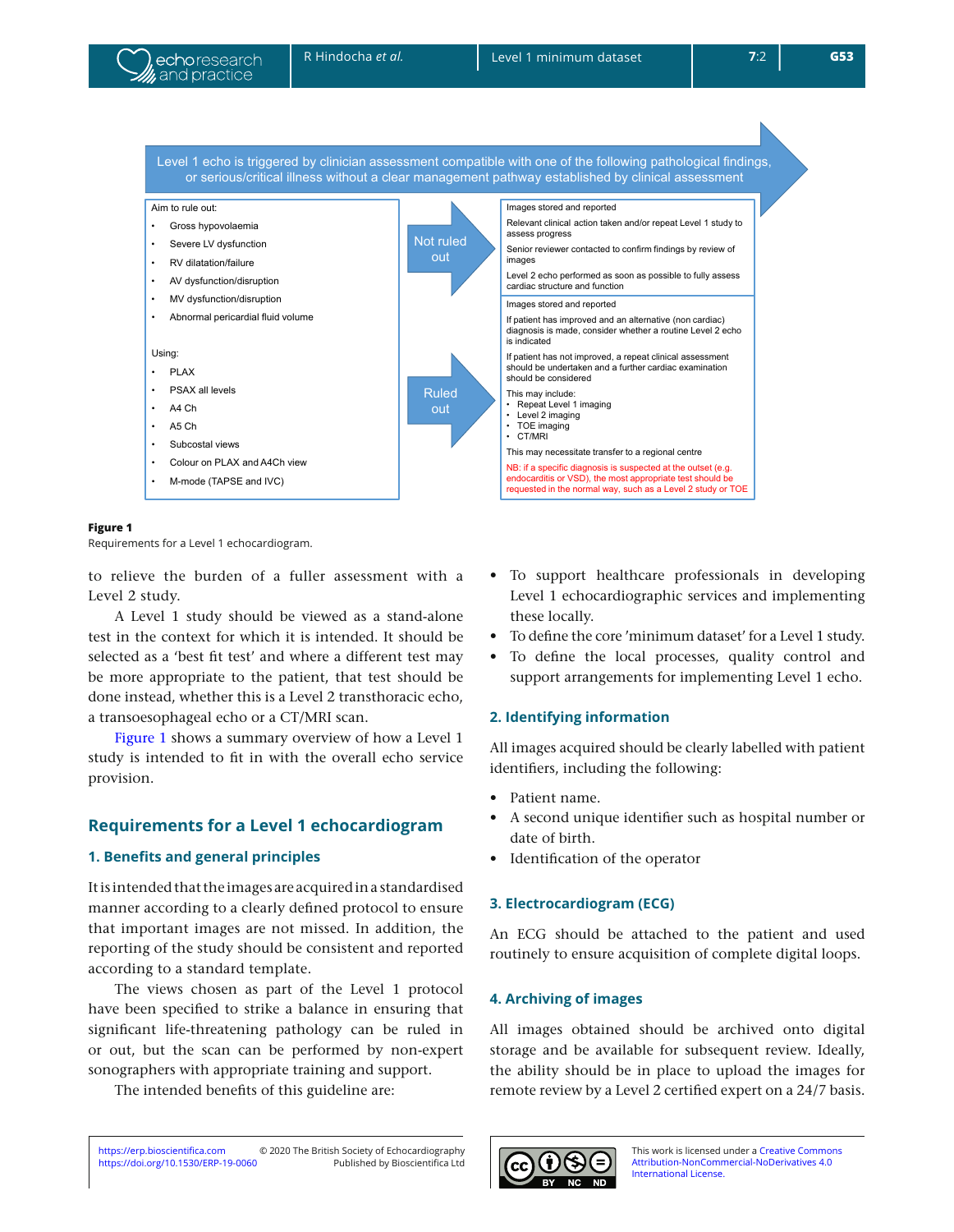# **View/modality Explanatory note Image** PLAX deep (2D) Visual assessment of pleural and pericardial effusions PLAX (2D) Optimise depth to look at cardiac structures Visual assessment of LV size and function Visual assessment of RV AV appearance and movement MV appearance and movement Major regional wall motion abnormalities PLAX (2D) LVIDd Measurement of left ventricular internal LVIDd 4.4 cm<br>EDVITeich) 88 ml diameter (LVID) in diastole Visual assessment of aortic root size PLAX (2D)with colour Doppler Check colour Doppler settings Colour box over AV over aortic valve (AV) Look for abnormal flow over AV

# **Table 1** The minimum data set for a Level 1 echocardiogram.

(*Continued*)

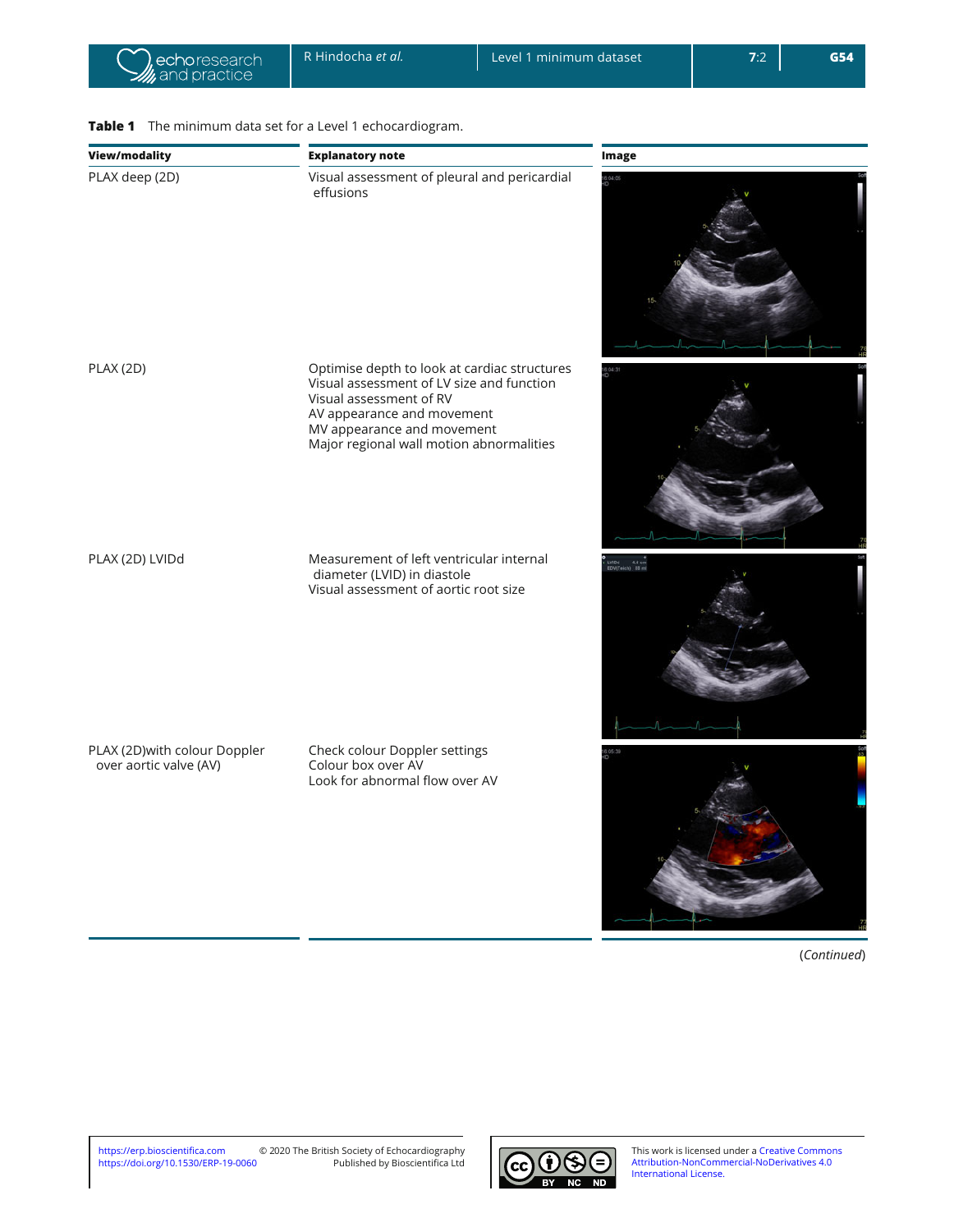

## Table 1 Continued.

| <b>View/modality</b>                                                                                     | <b>Explanatory note</b>                                                                            | <b>Image</b> |
|----------------------------------------------------------------------------------------------------------|----------------------------------------------------------------------------------------------------|--------------|
| PLAX (2D) with colour Doppler over Check colour Doppler settings<br>mitral valve (MV) Colour box over MV | Look for abnormal flow over MV                                                                     | 104:56       |
| PSAX Outflow (2D)                                                                                        | AV appearance and function                                                                         |              |
| PSAX Base (2D)                                                                                           | MV appearance and function<br>Radial systolic function<br>Major regional wall motion abnormalities |              |
| PSAX Mid (2D)                                                                                            | Radial systolic function<br>Major regional wall abnormalities                                      |              |
| PSAX Apex (2D)                                                                                           | Radial systolic function<br>Major regional wall abnormalities                                      |              |

(*Continued*)

 $\rightarrow$ 

https://erp.bioscientifica.com<br>https://doi.org/10.1530/ERP-19-0060 https://erp.bioscientifica.com © 2020 The British Society of Echocardiography<br>https://doi.org/10.1530/ERP-19-0060 Published by Bioscientifica Ltd

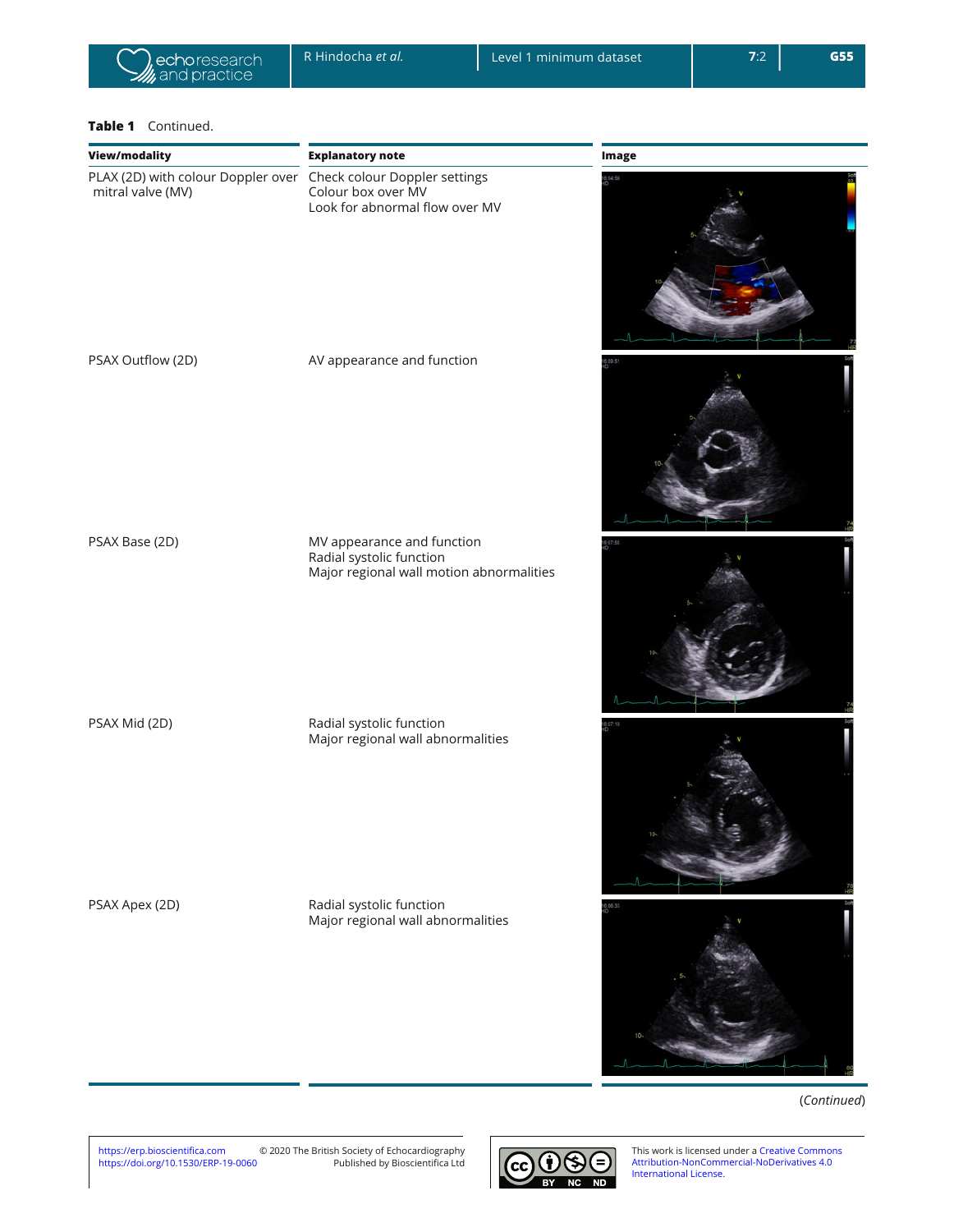## Table 1 Continued.

| View/modality         | <b>Explanatory note</b>                                                                                                                                                                                                                                                                                                                                                          | <b>Image</b> |
|-----------------------|----------------------------------------------------------------------------------------------------------------------------------------------------------------------------------------------------------------------------------------------------------------------------------------------------------------------------------------------------------------------------------|--------------|
| Apical 4 chamber (2D) | LV cavity size (visual assessment)<br>Visual assessment of longitudinal and radial<br>function<br>Major regional wall abnormalities<br>MV appearance and function<br>TV appearance and function<br>RV cavity size (compared with LV size)<br>RV free wall motion (visual assessment)<br>Visual assessment of RV free wall hypertrophy<br>Observe atrial septal position/mobility | 10:54        |
| A4C (M-Mode) TAPSE    | M-mode through the lateral tricuspid valve<br>annulus<br>Measure tricuspid annular plane systolic<br>excursion (TAPSE)                                                                                                                                                                                                                                                           |              |
| A4C (2D) with CFM TV  | Check colour Doppler settings<br>Look for abnormal colour flow over TV                                                                                                                                                                                                                                                                                                           |              |
| A4C (2D) with CFM MV  | Check colour Doppler settings<br>Look for abnormal colour flow over MV                                                                                                                                                                                                                                                                                                           |              |
| A5C (2D)              | AV appearance and function                                                                                                                                                                                                                                                                                                                                                       | 14:08        |

(*Continued*)

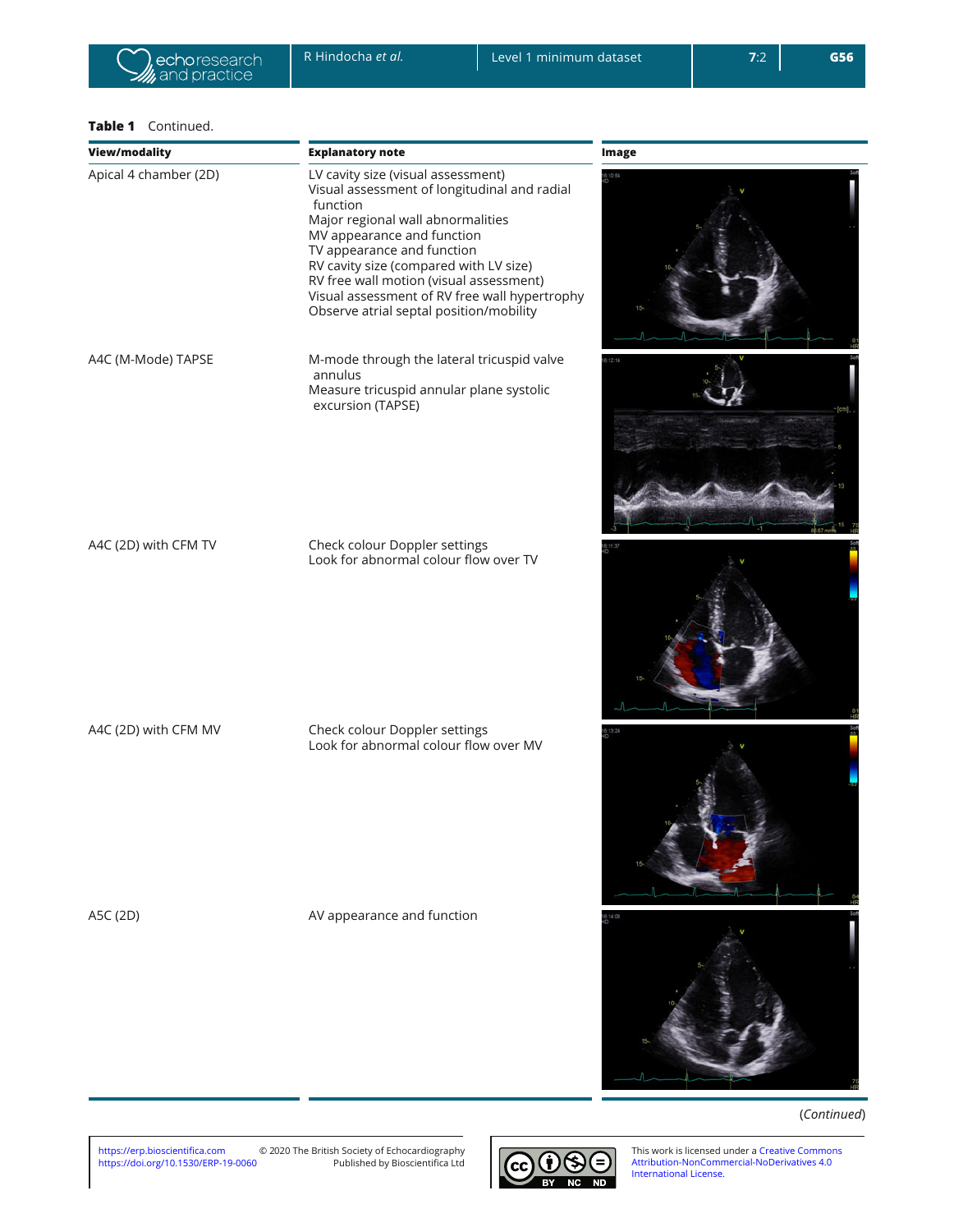### **Table 1** Continued.

| <b>View/modality</b>   | <b>Explanatory note</b>                                                                                                                                   | <b>Image</b> |
|------------------------|-----------------------------------------------------------------------------------------------------------------------------------------------------------|--------------|
| A5C (2D) with CFM AV   | Check colour Doppler settings<br>Look for abnormal flow over AV                                                                                           |              |
| Subcostal 4Ch (2D)     | Relative chamber sizes and function<br>Visual assessment of RV free wall<br>hypertrophy<br>Atrial septal position and hypertrophy<br>Pericardial effusion | 15/41        |
| Subcostal IVC (2D)     | Observe size and collapsibility<br>with respiration                                                                                                       |              |
| Subcostal IVC (M-mode) | Assess IVC size and variation with respiration<br>Dilated IVC may indicate high right atrial<br>pressure                                                  | (16.32)      |

# **5. Reporting**

A structured report should be completed and stored either in the patient clinical record or within a dedicated reporting system depending on local requirements. Given the clinical urgency of these scans, the report must be completed immediately

and the results communicated directly to the clinical team.

Systems should be in place, whereby reports can be reviewed by an experienced Level 2 certified sonographer either immediately when necessary or when practical with appropriate feedback provided to the person performing the Level 1 scan to support ongoing development.

https://doi.org/10.1530/ERP-19-0060 KWWSVHUSELRVFLHQWLȴFDFRP © 2020 The British Society of Echocardiography Published by Bioscientifica Ltd